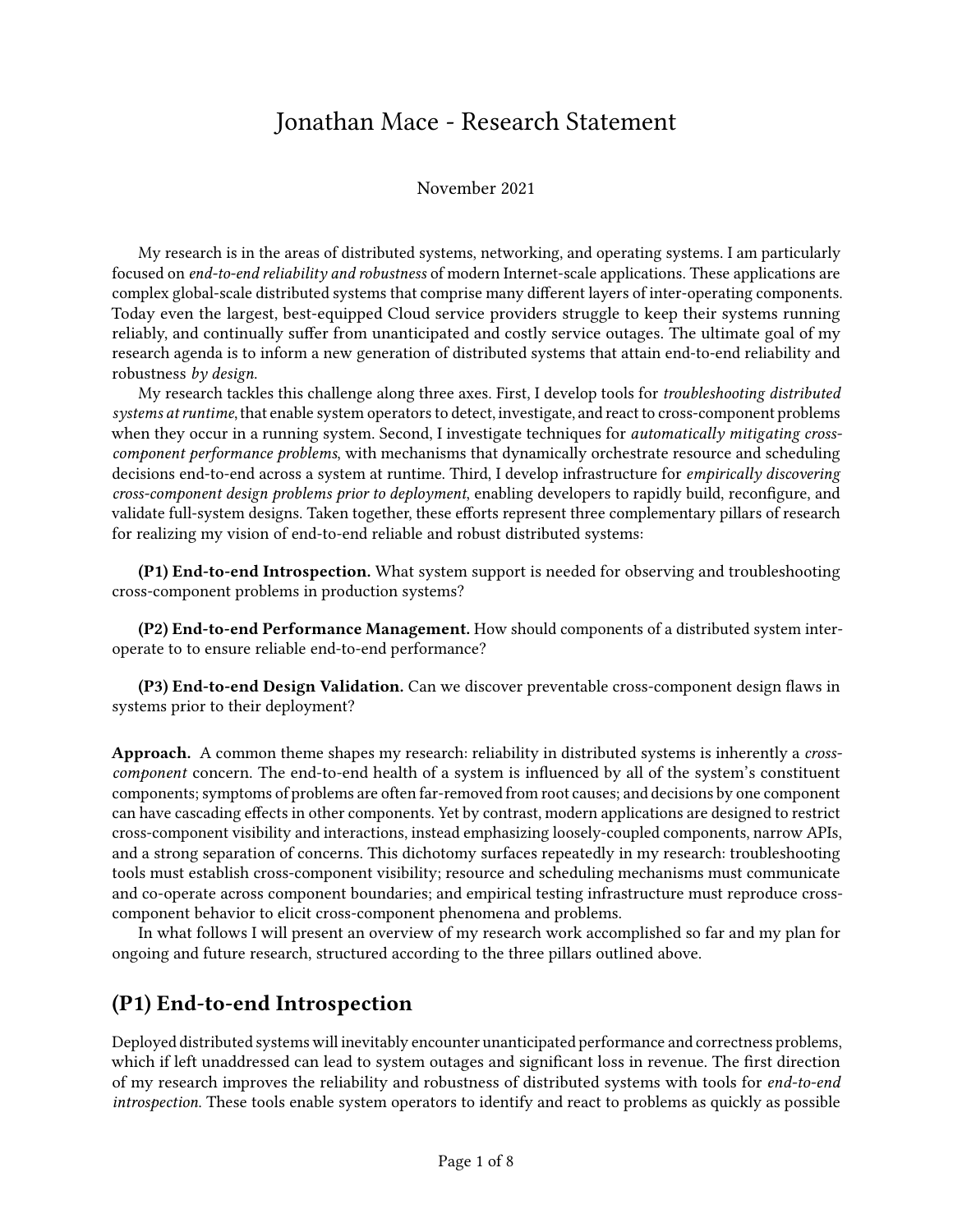when they arise; they give system operators visibility to introspect running systems and anticipate the potential for problems to arise; and they enable system developers to explore hypotheses about potential optimizations or redesigns to prevent problems from occurring. My research has developed the core runtime components needed for efficiently tracing systems, both for troubleshooting the behavior of systems in aggregate, and for troubleshooting rare outlier and edge-case behaviors.

Causal Metadata Propagation. Troubleshooting distributed systems is notoriously difficult because problems cascade between components. For example, a slow or overloaded backend service can cascade into latency, queueing, and load imbalance effects in others, for both direct and indirect dependencies. Traditional troubleshooting tools for single-machine systems are ineffective in a distributed setting because their visibility doesn't extend beyond the confines of a single machine. As a result it is profoundly difficult to pinpoint the root causes of problems when they span multiple components. Addressing this limitation, causal tracing tools record the events occurring in different components of a distributed system, and use a technique called causal metadata propagation for capturing the relationships and ordering of causally-related events across component boundaries.

My research has developed the foundational techniques for establishing cross-component causality in distributed systems. In my dissertation work I proposed an abstraction called Baggage, now widely used in practice, which describes how information should be opaquely passed between components of a distributed system. Baggage is a general-purpose abstraction that can be used by any cross-component tools deployed in a distributed system, including the troubleshooting tools described later in this section. I initially proposed Baggage as a component of the Pivot Tracing troubleshooting tool (described below) [\[SOSP15\]](#page-6-0), and later refined the ideas into an abstraction layering called the Tracing Plane [\[EUROSYS18\]](#page-6-1). The work as a whole is summarized in my PhD thesis [\[PHD18\]](#page-6-2), and it was recognized with the Honorable Mention for the 2018 SIGOPS Dennis Ritchie Doctoral Dissertation Award.

This research has attracted significant interest from the community and industry, and following my PhD studies I have sought to maximize the practical impact of this work. Baggage is now a de facto component of causal tracing tools. Baggage is present in all major open-source implementations such as OpenTracing and Jaeger, and it has enabled the development of novel cross-component troubleshooting tools both in industry and in subsequent research. I co-authored an early survey on distributed tracing [\[SOCC16\]](#page-6-3) and since then I have been actively involved in developing today's open-source standards for tracing infrastructure as part of the OpenTracing advisory board. I recently distilled much of this knowledge by co-authoring Distributed Tracing in Practice, the industry standard textbook on the topic which summarizes the state of the art in causal tracing and lessons learned over the course of developing the OpenTracing Standard [\[BOOK20\]](#page-6-4).

Troubleshooting Aggregate System Behavior. Leveraging causal metadata propagation techniques, my research has developed troubleshooting tools for several broad classes of problems. My initial work focused on tools for understanding the behavior of a system in aggregate. One such tool is Pivot Trac-ing [\[SOSP15\]](#page-6-0), which enables a system operator to interactively troubleshoot a live distributed system by issuing SQL-like queries about system state. In Pivot Tracing I observed that the information needed to troubleshoot cross-component problems is often relatively minimal, but inaccessible due to a lack of cross-component visibility. For example, an operator diagnosing a resource issue might wish to measure the resource consumption of a backend component while grouping and filtering by frontend API identifiers, so as to attribute the bottleneck to a culprit workload; however backend components are oblivious to frontend identifiers and frontends lack access to backend resource metrics. Pivot Tracing overcomes this limitation by combining causal metadata propagation and dynamic instrumentation. Using Pivot Tracing, a system operator can use a simple SQL-like interface to define and measure arbitrary system metrics, and group, filter, and aggregate those metrics according to arbitrary identifiers across all system components. I presented Pivot Tracing at SOSP 2015 [\[SOSP15\]](#page-6-0) where it received the Best Paper Award. Pivot Tracing attracted substantial attention, with versions of the SOSP paper and talk invited to appear at USENIX ATC, the USENIX ;login: magazine, ACM Transactions on Computer Systems [\[TOCS18\]](#page-6-5), and the Research Highlights of the Communications of the ACM [\[CACM20\]](#page-6-6).

I subsequently expanded these ideas in my work on Canopy [\[SOSP17\]](#page-6-7), a causal tracing system deployed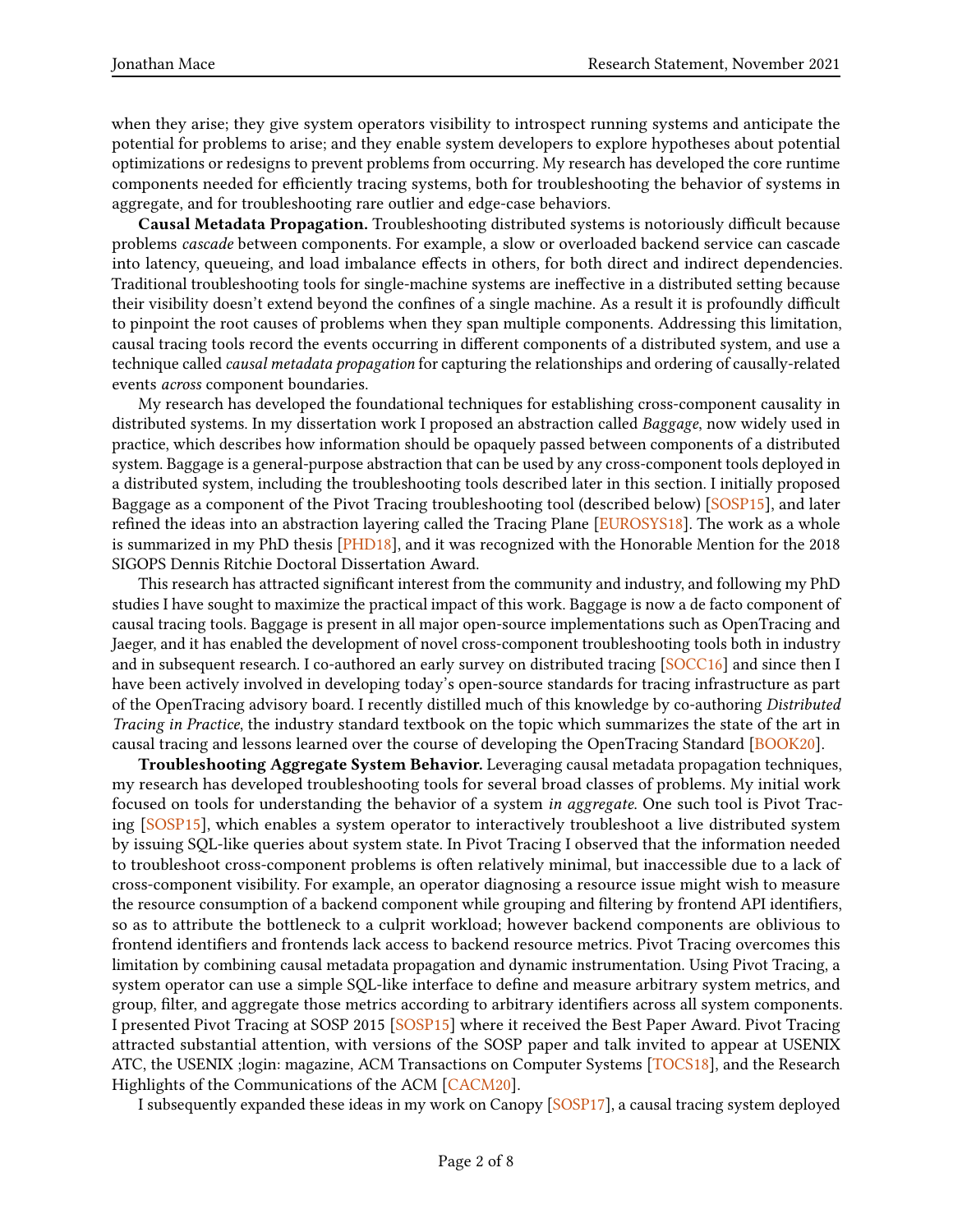in production at Facebook. The goal of Canopy was to support aggregate querying of system data similar to Pivot Tracing, but to do so atop verbose end-to-end trace data. In this way, system operators can troubleshoot the symptoms of problems in aggregate, while still being able to drill down into a detailed execution history upon identifying a problem. Like Pivot Tracing, Canopy's design overcomes a delicate trade-off of capturing the data useful for the troubleshooting task, while minimizing the performance impact on the running system. Canopy was presented at SOSP 2017 [\[SOSP17\]](#page-6-7) and is currently in use throughout Facebook's infrastructure, where it captures and processes over a billion traces per day. Since its publication, Canopy's design for extracting and aggregating metrics from traces has directly informed the backend design of today's open-source causal tracing tools.

Edge-Case Troubleshooting. Over the course of this research, it became clear that aggregate troubleshooting was only one side of the coin. Often, the most pernicious problems in distributed systems are ones that are triggered extremely infrequently. In my subsequent research I have been developing troubleshooting tools centered on understanding *outlier* system behavior. Despite being rare, troubleshooting outlier behavior is extremely important because unexplored code paths or untested conditions have the potential to wreak havoc and bring down entire systems.

The crux of outliers is detecting them. Ahead of time, it is impossible to determine that a specific request will trigger a rare edge-case behavior. After the fact, it is impossible to go back and collect detailed data about a specific request if we were not already recording it. Existing designs for aggregate analysis often miss edge-cases entirely, because they intentionally trace only a very small representative sample of requests, a decision made ahead of time as a trade-off for computational efficiency. To overcome this fundamental barrier, my recent research has redesigned and generalized the underlying tracing mechanisms, to produce the first tracing tools to comprehensively support edge-case troubleshooting.

My initial research on edge-case troubleshooting looked at how to detect rare and outlier requests, and I devised unsupervised approaches for distinguishing edge-case executions from common-cases, with approaches based on graph kernels [\[SOCC18\]](#page-6-8) and graph embeddings [\[SOCC19\]](#page-6-9). These techniques enabled new troubleshooting tools that automatically guide operators towards edge-case exemplar traces, and substantially reduced their backend retention costs by automatically discarding large amounts of redundant common-case trace data.

A simple yet important observation emerged from this work: for tracing edge cases, we only need to detect symptoms, not root causes. Although root causes are many, varied, and difficult to predict, they only manifest as a small set of well-understood symptoms such as high latency, timeouts, and exceptions. My recent work on Hindsight  $[UR2]$  exploits this idea with a new tracing design called *retroactive tracing*. Hindsight traces edge-cases by detecting the symptoms of outliers, rather than trying to identify root causes. Symptoms can be quickly and programmatically detected soon after a problem occurs. Ahead of time, Hindsight exhaustively traces all executions in the system, implicitly tracing all edge-cases requests. By default, however, Hindsight cannot afford the computational cost of centralizing and persisting all of these traces, so beyond generating data into local memory, Hindsight takes no further action and eventually overwrites old data with new. This presents a window of opportunity: if we can programmatically detect the symptoms of a problem within this short window of time, Hindsight can go back and perform a distributed collection of the relevant slice of trace data before it disappears. This approach is profoundly effective, capturing close to 100% of rare and outlier behaviors in experiments, compared to only a fraction of a percent for conventional tracing systems. Hindsight embodies a rethink of the internal structure of telemetry systems for distributed systems, tailored towards only capturing data that will be useful for troubleshooting. Hindsight is currently under review [\[UR2\]](#page-7-1).

User-Centric Troubleshooting. The main contributions of my research to date have been the technical mechanisms necessary for cross-component troubleshooting. As this technical foundation matures, my focus for future work is shifting towards effectively using the data that is captured. To this end I recently conducted a comprehensive design study with practitioners across two large internet companies to characterize current troubleshooting practices  $[UR1]$ , and insights from the study are informing a more user-centric perspective in my ongoing research.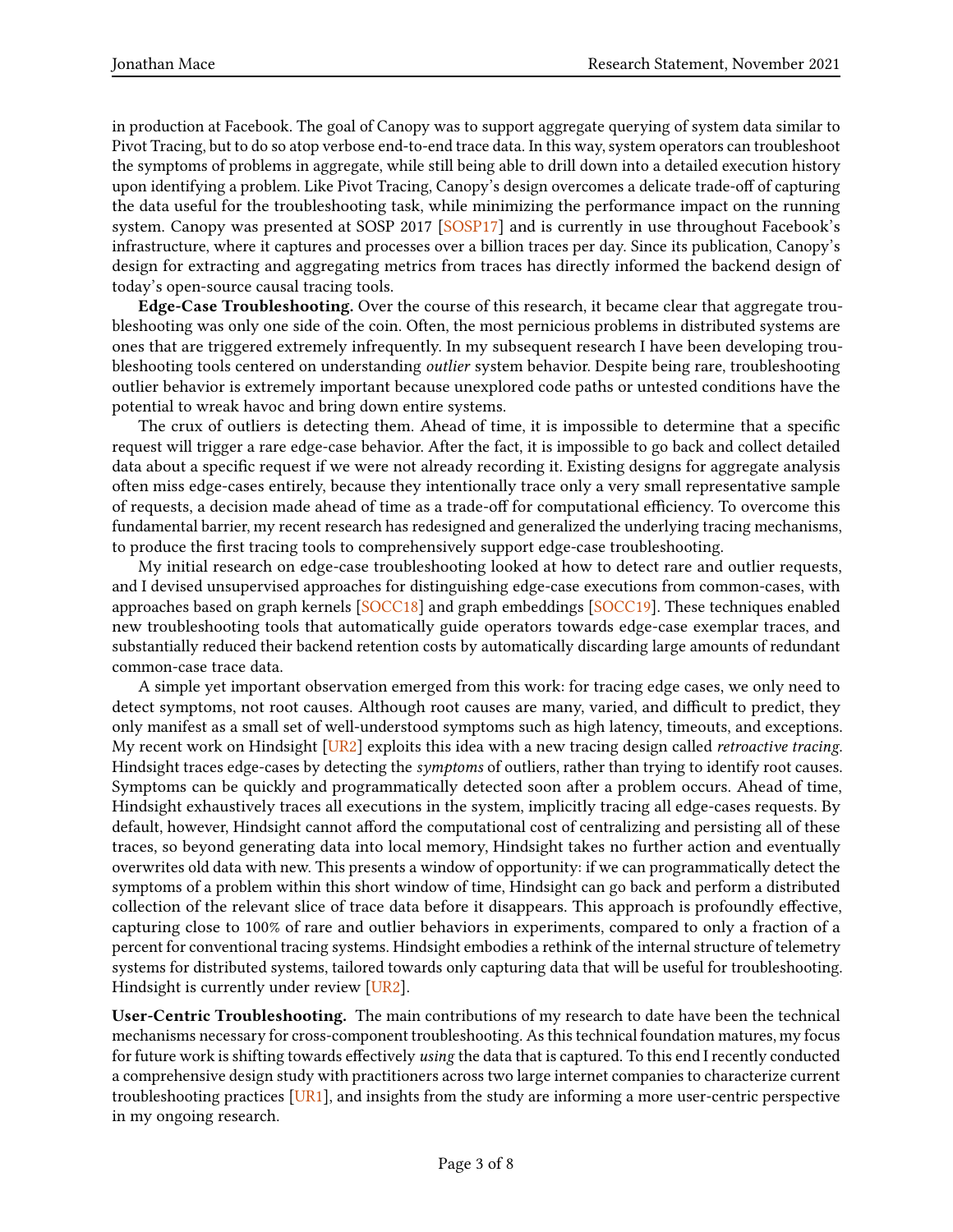## (P2) End-to-end Performance Management

The second pillar of my research focuses on runtime techniques to actively mitigate end-to-end performance problems. Performance problems are a major threat to end-to-end reliability and robustness, and many large-scale system outages have been the result of degraded performance and internal system bottlenecks, rather than outright crashes or correctness issues. The crux of performance in distributed systems is that desirable performance properties are global, such as fair sharing of resources, end-to-end latency goals for top-level requests, and performance isolation between tenants, yet it is *local* decisions by the constituent system components that cumulatively determine the fate of executions. The whole is often less than the sum of parts: decisions that are locally sensible (e.g. for request scheduling, admission control, timeouts) may be globally counter-productive, and lead to unacceptable phenomena such as high tail latency and low resource utilization. My research tackles this problem through the design of cross-component scheduling and orchestration mechanisms, collectively end-to-end performance management frameworks, to ultimately establish reliable and robust end-to-end performance.

Reactive Policies. In my initial work I designed a system called Retro [\[NSDI15\]](#page-6-10), for coordinating resource policies end-to-end across a distributed system. The key idea of Retro is to extract resource management into a separate, dedicated layer, to outsource scheduling decisions to a logically centralized controller that has full view of the end-to-end system. To achieve this, Retro continually measures resources consumed across all system components, reports this information to the central controller in realtime, and reactively co-ordinates rate-limiters embedded across the system. Retro introduces a narrow set of abstractions for resources and rate-limiting so as to broadly apply to a wide range of system designs. The prevailing contribution of this work is Retro's design for centralizing cross-component performance management policies. Retro is intentionally general-purpose and based on simple reactive control loops: observe resource consumption, consult the global performance policy, and adjust rate limits in response. Retro demonstrates that simple rate-limiting is effective for enforcing resource policies at a coarse granularity, such as bottleneck fairness, latency guarantees, and dominant resource fairness.

Consolidating Choice. The next challenge was to mitigate short-term effects like rapid workload fluctuations, head-of-line blocking, and cascading admission backlogs, which arise over short time scales and inhibit the long-term convergence of reactive techniques like Retro. In follow-on work I moved beyond the simple rate-limit enforcement of Retro and proposed a scheduling algorithm called Two-Dimensional Fair Queueing [\[SIGCOMM16\]](#page-6-11), which pro-actively stratifies requests by size and tracks admitted work to the system, ultimately reducing performance variability by avoiding head-of-line blocking and resource starvation.

However, it was my most recent work on Clockwork [\[OSDI20\]](#page-6-12) that finally overcame the fundamental limitations of reactive best-effort enforcement. Clockwork is a distributed DNN serving system designed for end-to-end predictable performance. Instead of super-imposing reactive performance management techniques, Clockwork has proactive end-to-end performance predictability as a first-class design concern. To achieve this, the system's design must eliminate any sources of performance variability, or centralize the choices that lead to variability, such as scheduling and admission control. I called this design approach consolidating choice, and it led to a system design where a centralized scheduler is able to accurately estimate the consequences of any scheduling decision. Leveraging this, Clockwork proactively schedules requests with high confidence that performance goals can be met. This prevents unexpected performance fluctuations, backlogs of work, or tail-latency effects. Clockwork's results for tail-latency predictability were astounding compared to systems built with traditional best-effort reactive schedulers, with 99.999th percentile latency remaining within 10% of the median even at close to 100% resource utilization. Clockwork was published at OSDI 2020 [\[OSDI20\]](#page-6-12) where it received the Distinguished Artifact award, and a proposal based on Clockwork was a finalist for the 2020 Facebook Faculty Award.

Beyond Human-Optimized Performance Management. Several themes have emerged from my work so far on end-to-end performance management. First is that centralized decision making is effective and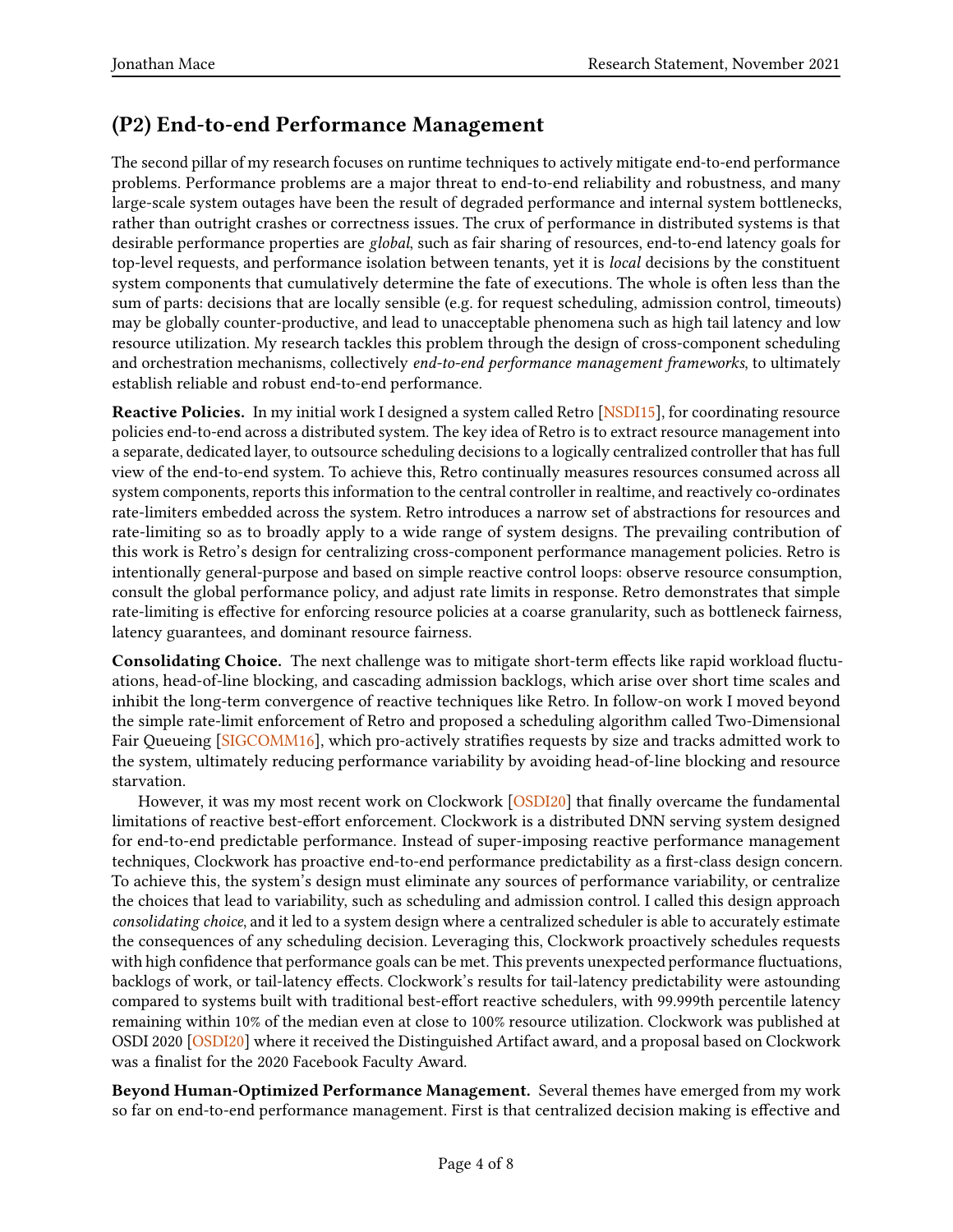intuitively appealing for achieving end-to-end performance goals in distributed systems. Second is that global resource management policies depend highly on the enforcement mechanisms present in a system, the available observability signals such as resource consumption, and the global performance goal being enforced. However, there are also significant confounding factors absent from the traditional single-process setting: dynamic interactions between system components, continually-evolving system topologies, and the presence of multiple competing performance objectives. Combined, these factors make reliable end-to-end performance still exceedingly difficult to achieve, and it is no surprise that deployed systems today still employ broad-stroke techniques such as resource over-provisioning, in an attempt to alleviate symptoms of ineffective performance management.

I am thus driven by the belief that human-optimized scheduling techniques based on hand-crafted heuristics are a poor fit for modern distributed systems. Instead, I firmly believe that breakthroughs in reliable end-to-end performance will come from the use of learned performance management in place of human-optimized schedulers. I have begun to explore this direction in my ongoing work. Building o my work on Clockwork, I am currently exploring the design of Reinforcement Learning (RL) agents for end-to-end performance management; under this lens the problem becomes one of co-designing system mechanisms (action space), observability signals (state space), and codifying performance goals (rewards). I have devised an approach based on accurate system simulation that leads to capabilities beyond what can be achieved today by human-optimized schedulers. In particular, learned schedulers can enforce diverse per-tenant SLOs simultaneously, for workloads and system topologies that change dynamically over time. Long-term I aim to impact systems builders by discovering abstractions and system designs for integrating learned performance management into distributed systems.

## (P3) End-to-end Design Validation

The third pillar of my research aims to change the way we discover and resolve cross-component problems in a system's design, by empirically unearthing those problems *before the system is deployed*. The first two pillars of my research work have made it increasingly apparent that many problems in deployed systems are inadvertently the result of conflicting or sub-optimal design choices that could have been identified and addressed a priori at development time. Yet today, few options exist for developers to test the end-to-end impact of design choices beyond simply deploying the system. By the time the problems manifest in a deployed system, it is usually too late to go back and re-design the system as a whole, due to enormous development burden, inertia, and the potential that old problems get replaced with new ones.

Flexible Full-System Design. I am currently developing a full-system compilation framework called Millenial  $[\mathbf{IP1}]$ . We observe that the key to mitigating cross-component problems at development time is to make it easy to change aspects of a system's composition, so that the developer can experiment with the performance consequences of different design choices prior to deployment. These aspects are the system's scaffolding: pieces of the system that are independent and orthogonal to the flow of application-level logic but dictate the concrete end-to-end execution behavior of the system; for example replication techniques, RPC frameworks, threading libraries, load balancers, timeouts and retries, schedulers, placement and affinity, and many more. Today, developers tightly couple application code with scaffolding choices very early in the development process. By the time a cross-component problem arises, it is far too late to rip out the foundations and try again with different choices.

By contrast, Millenial makes it easy to re-design a system by not binding application logic to infrastructure choices. This is achieved with an internal programming abstraction that cleanly separates application-level concerns (the logic dictating the flow of an execution) from scaffolding. A system compiled using Millenial is ultimately indistinguishable from a hand-crafted system. Yet, a user of Millenial can go back and trivially change scaffolding choices or the composition of the system, to easily regenerate an entirely new variant of the system. Millenial can be used to quickly explore the design space of different scaffolding choices, without wasting developer effort on what ought to be simply boilerplate. Millenial itself is designed to be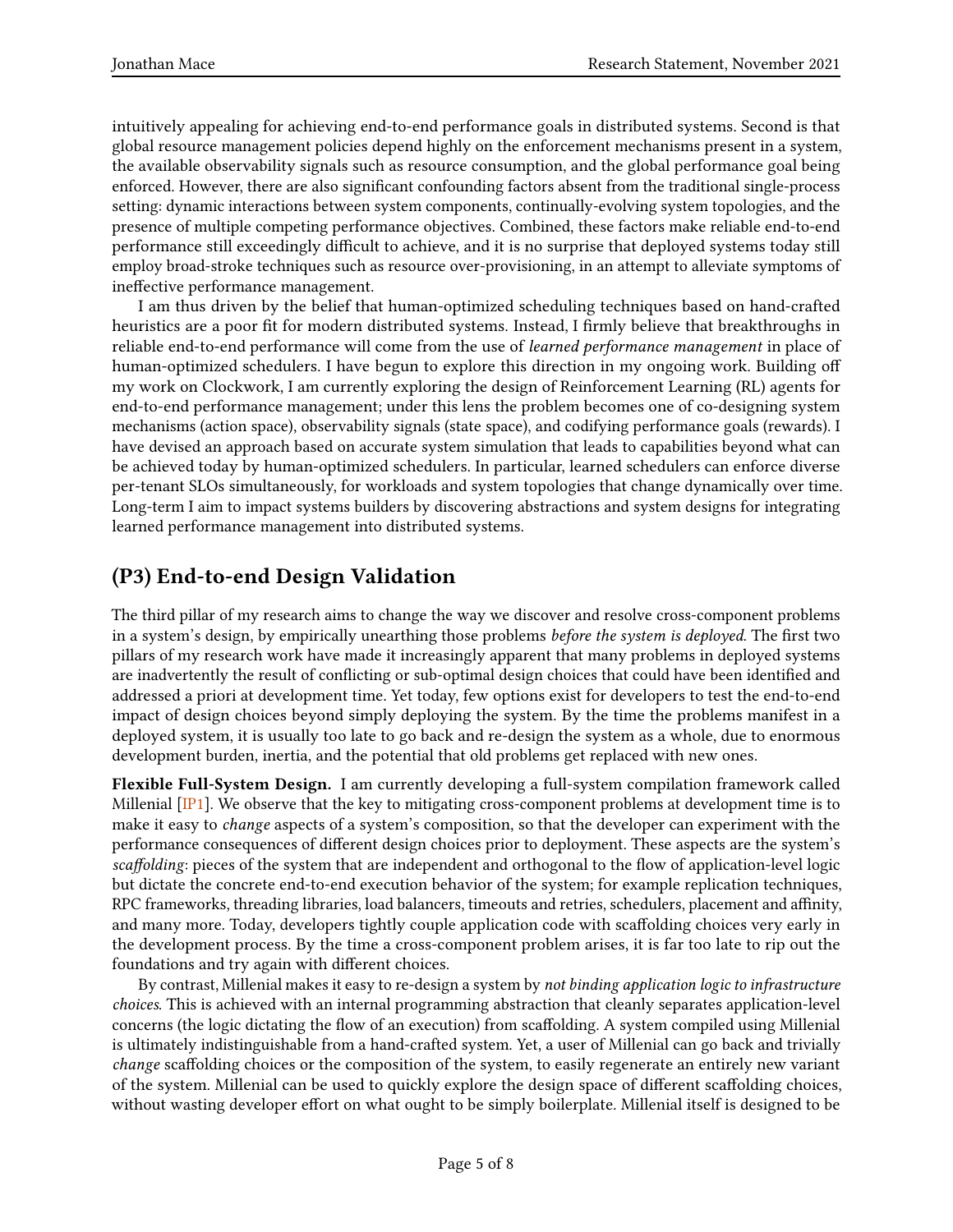modular and extensible, for easily integrating entirely new scaffolding dimensions and choices that may arise in the future.

Data-Driven Exploration. The ability to change a system's composition is an important step towards addressing cross-component problems at development time. For example, Millenial enables approaches for empirically exploring the design space of different system choices, because users can quickly recompile and redeploy variants of a system with different choices. In this direction, I am currently collaborating with researchers at Twitter on data-driven approaches to system design, where we are using production trace data to estimate the potential latency impact of changing the geographical placement of different services. Millenial gives us the ability to empirically evaluate the quality of proposed placement choices, and feed the results back to a data-driven exploration loop.

Prototyping Cross-Component Tools. The ability to easily change a system's scaffolding choices also makes it possible to prototype and integrate new cross-component tools for runtime mitigation. For example, I am currently collaborating with researchers at IST - ULisboa on cross-component consistency, a new kind of consistency violation that can occur when executions traverse multiple mutually-independent datastores. We have developed a tool called Antipode that enforces cross-system causal consistency, a new consistency model that we propose. Millenial enables us to prototype, deploy, and empirically demonstrate Antipode across a wide range of diverse system designs, and moreover allows existing Millenial applications to trivially integrate Antipode.

Open-Source Benchmarking. Millenial has the potential to significantly impact the research community by providing the first platform for evaluating system infrastructure for the entire design space of microservice applications. A conundrum for research and development of novel scaffolding is that there is no single canonical distributed application design, and any given application represents just a single point in the large design space. For researchers, a prototype that works with one set of scaffolding choices might not generalize to others. Yet the time burden of integrating a prototype and changing scaffolding choices, for a diverse range of applications, is monumental.

Millenial's flexibility eliminates this barrier. Millenial enables broad experimentation across the design space of microservice applications by enabling users to trivially toggle and configure scaffolding choices. A developer or researcher prototyping new infrastructure component need only integrate it with Millenial's compiler abstractions once, for it to then work with any existing Millenial application. So far we have ported all major open-source microservice benchmarks to Millenial, including the DeathStar and TrainTicket benchmarks, along the way identifying and fixing multiple cases of sub-optimal design and cross-component performance problems. Beyond existing benchmarks, we have begun development of several new, large-scale benchmarks based on industry trace data and input from industry partners. We hope that our work in this direction will pave the way to more rigorous and generally applicable infrastructure contributions from the research community.

## Looking Ahead

Today it is easier than ever to build and deploy large-scale distributed systems. Yet the same cannot be said for our ability to keep those systems running reliably: we pay the price with systems that are at times inefficient, unpredictable, and unreliable. Even the largest, best-equipped Cloud service and Internet-scale application providers — with virtually infinite resources and some of the brightest minds and very best engineers on staff  $-$  struggle to keep their systems running reliably. All major internet companies and cloud providers suffer outages to this day.

Long-term, the goal of my research is to reverse this situation. There is great promise in addressing the reliability of distributed systems with more principled design, and in my ongoing research I strive to raise the bar for empirical end-to-end distributed system evaluation and testing to the quality established for single-node applications.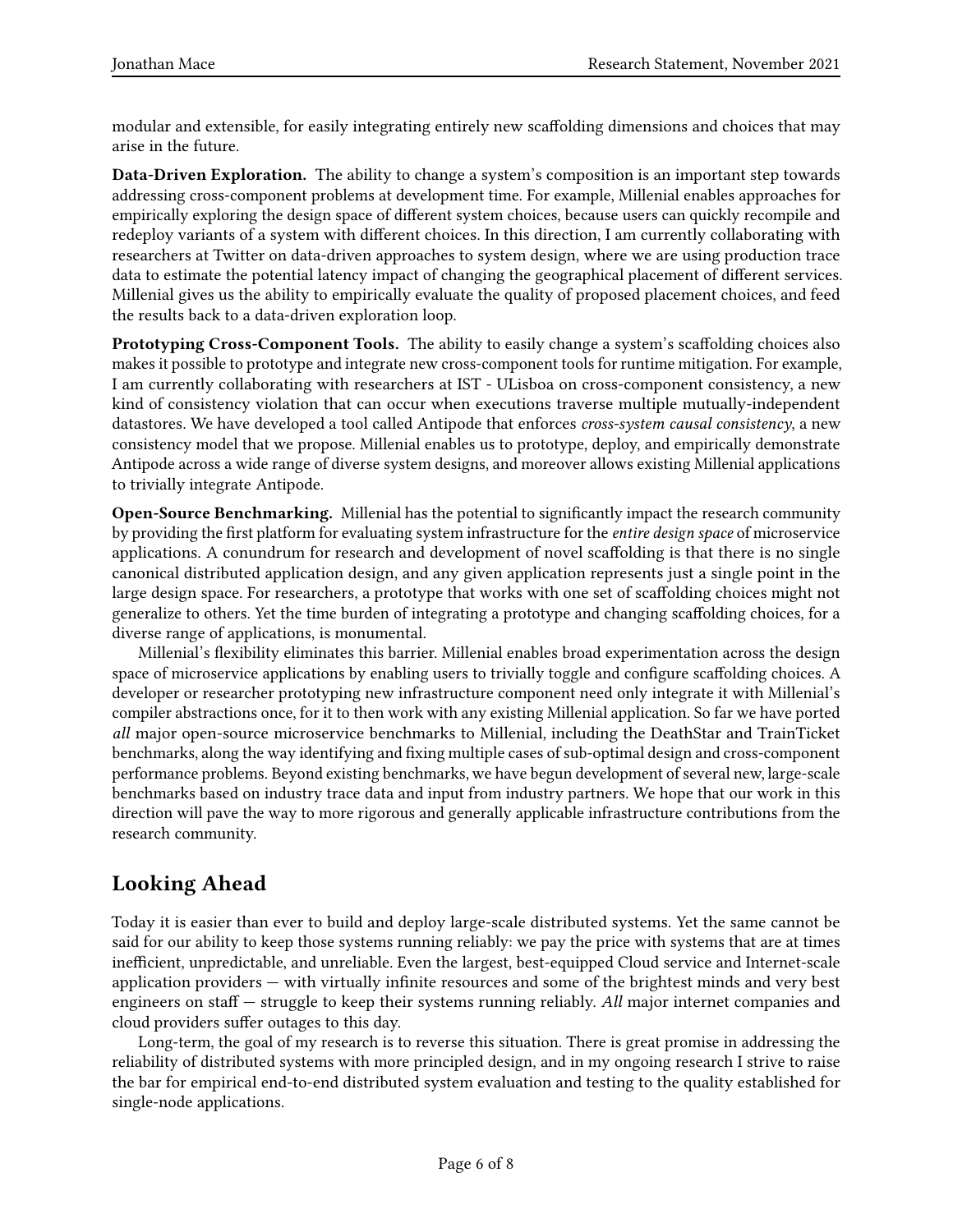# References

<span id="page-6-13"></span><span id="page-6-12"></span><span id="page-6-11"></span><span id="page-6-10"></span><span id="page-6-9"></span><span id="page-6-8"></span><span id="page-6-7"></span><span id="page-6-6"></span><span id="page-6-5"></span><span id="page-6-4"></span><span id="page-6-3"></span><span id="page-6-2"></span><span id="page-6-1"></span><span id="page-6-0"></span>

| [NSDI15]    | Jonathan Mace, Peter Bodik, Rodrigo Fonseca, and Madanlal Musuvathi. "Retro: Targeted<br>Resource Management in Multi-tenant Distributed Systems". In: Proceedings of the 12th<br>USENIX Symposium on Networked Systems Design and Implementation (NSDI). May 2015.                                                                                                                         |
|-------------|---------------------------------------------------------------------------------------------------------------------------------------------------------------------------------------------------------------------------------------------------------------------------------------------------------------------------------------------------------------------------------------------|
| [SOSP15]    | Jonathan Mace, Ryan Roelke, and Rodrigo Fonseca. "Pivot Tracing: Dynamic Causal<br>Monitoring for Distributed Systems". In: Proceedings of the 25th ACM Symposium on<br>Operating Systems Principles (SOSP). Oct. 2015. Best Paper Award.                                                                                                                                                   |
| [SIGCOMM16] | Jonathan Mace, Peter Bodik, Madanlal Musuvathi, Rodrigo Fonseca, and Krishnan Varadara-<br>jan. "2DFQ: Two-Dimensional Fair Queuing for Multi-Tenant Cloud Services". In: Pro-<br>ceedings of the 2016 ACM SIGCOMM Conference (SIGCOMM). Aug. 2016.                                                                                                                                         |
| [SOCC16]    | Raja R Sambasivan, Ilari Shafer, Jonathan Mace, Benjamin H Sigelman, Rodrigo Fonseca,<br>and Gregory R Ganger. "Principled Workflow-Centric Tracing of Distributed Systems".<br>In: Proceedings of the 7th ACM Symposium on Cloud Computing (SoCC). Oct. 2016.                                                                                                                              |
| [SOSP17]    | Jonathan Kaldor, Jonathan Mace, Michał Bejda, Edison Gao, Wiktor Kuropatwa, Joe<br>O'Neill, Kian Win Ong, Bill Schaller, Pingjia Shan, Brendan Viscomi, Vinod Vekataraman,<br>Kaushik Veeraraghavan, and Yee Jiun Song. "Canopy: An End-to-End Performance Tracing<br>And Analysis System". In: Proceedings of the 26th ACM Symposium on Operating Systems<br>Principles (SOSP). Oct. 2017. |
| [TOCS18]    | Jonathan Mace, Ryan Roelke, and Rodrigo Fonseca. "Pivot Tracing: Dynamic Causal<br>Monitoring for Distributed Systems". In: ACM Transactions on Computer Systems (TOCS).<br>Vol. 35. 4. 2018.                                                                                                                                                                                               |
| [EUROSYS18] | Jonathan Mace and Rodrigo Fonseca. "Universal Context Propagation for Distributed<br>System Instrumentation". In: Proceedings of the 13th ACM European Conference on Computer<br>Systems (EuroSys). Apr. 2018.                                                                                                                                                                              |
| [PHD18]     | Jonathan Mace. "A Universal Architecture for Cross-Cutting Tools in Distributed Sys-<br>tems". Ph.D. Thesis. Brown University, May 2018. Honorable Mention - SIGOPS Dennis<br>M. Ritchie Doctoral Dissertation Award.                                                                                                                                                                       |
| [SOCC18]    | Pedro Las-Casas, Jonathan Mace, Dorgival O. Guedes, and Rodrigo Fonseca. "Weighted<br>Sampling of Execution Traces: Capturing More Needles and Less Hay". In: Proceedings of<br>the 9th ACM Symposium on Cloud Computing (SoCC). Oct. 2018.                                                                                                                                                 |
| [SOCC19]    | Pedro Las-Casas, Giorgi Papakerashvili, Vaastav Anand, and Jonathan Mace. "Sifter:<br>Scalable Sampling for Distributed Traces, without Feature Engineering". In: Proceedings<br>of the 10th ACM Symposium on Cloud Computing (SoCC). Nov. 2019.                                                                                                                                            |
| [CACM20]    | Jonathan Mace, Ryan Roelke, and Rodrigo Fonseca. "Pivot Tracing: Dynamic Causal<br>Monitoring for Distributed Systems". In: Communications of the ACM (CACM). Vol. 63.3.<br>2020.                                                                                                                                                                                                           |
| [BOOK20]    | Austin Parker, Daniel Spoonhower, Jonathan Mace, and Rebecca Isaacs. Distributed<br>Tracing in Practice: Instrumenting, Analyzing, and Debugging Microservices. O'Reilly Media,<br>Apr. 2020.                                                                                                                                                                                               |
| [OSDI20]    | Arpan Gujarati, Reza Karimi, Safya Alzayat, Wei Hao, Antoine Kaufmann, Ymir Vigfusson,<br>and Jonathan Mace. "Serving DNNs like Clockwork: Performance Predictability from<br>the Bottom Up". In: Proceedings of the 14th USENIX Symposium on Operating Systems<br>Design and Implementation (OSDI). Oct. 2020. Distinguished Artifact Award.                                               |
| [IP1]       | Vaastav Anand, Gerd Alliu, Deepak Garg, Antoine Kaufmann, and Jonathan Mace. "Mil-<br>lennial: Modular Microservice Macrobenchmarks". 2021. In Preparation.                                                                                                                                                                                                                                 |